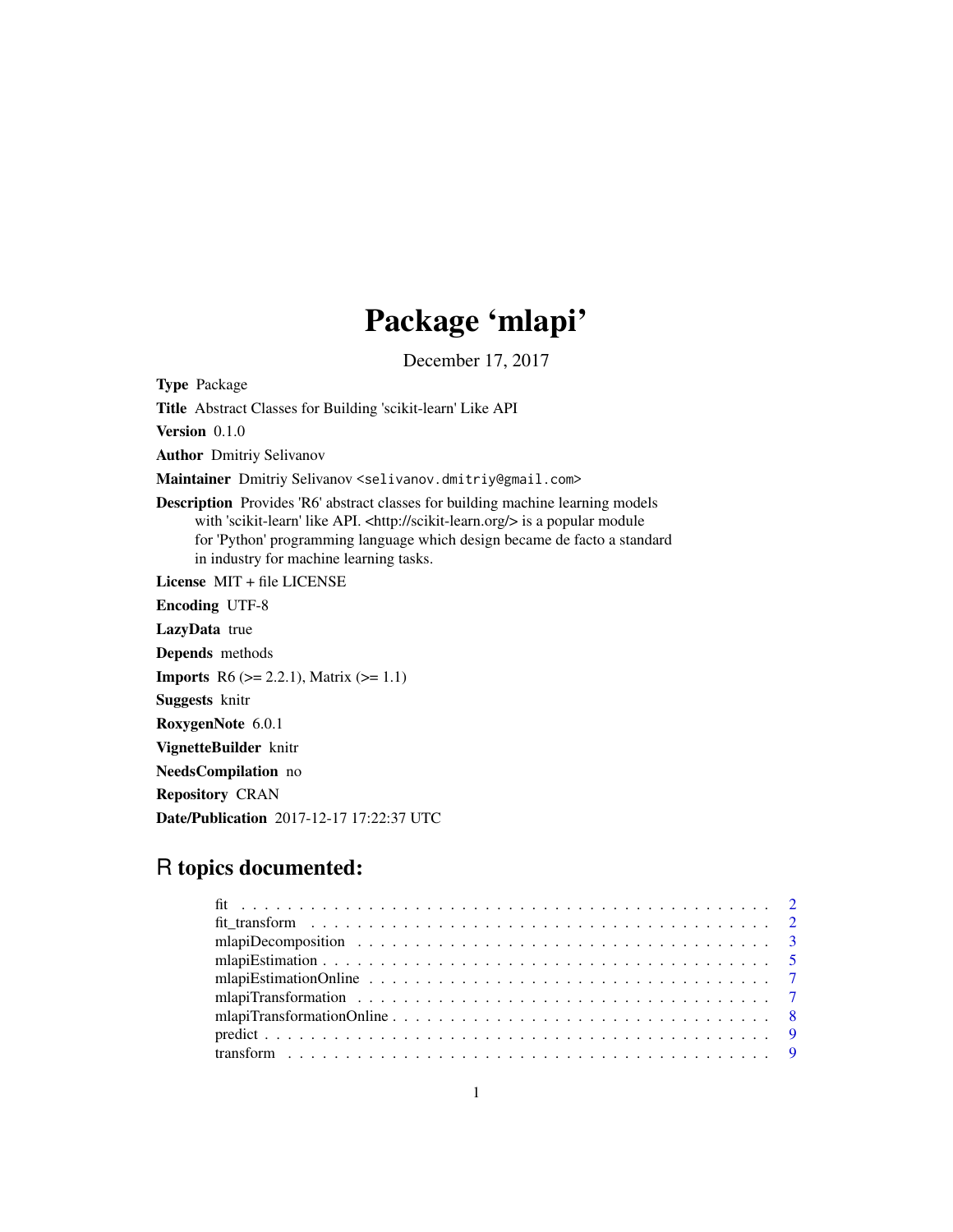#### <span id="page-1-0"></span>2 fit\_transform

#### $\blacksquare$

fit *Fits model to data*

#### Description

Generic function to fit models (inherited from [mlapiEstimation\)](#page-4-1)

#### Usage

```
fit(x, model, y = NULL, ...)
## S3 method for class 'Matrix'
fit(x, model, y = NULL, ...)
## S3 method for class 'matrix'
fit(x, model, y = NULL, ...)
```
#### Arguments

| $\mathsf{x}$         | A matrix like object, should <b>inherit from</b> Matrix <b>or</b> matrix                                                                                                        |
|----------------------|---------------------------------------------------------------------------------------------------------------------------------------------------------------------------------|
| model                | instance of class estimator which should implement method with signature<br>$$fit(x, y, \ldots)$                                                                                |
| y                    | NULL by default. Optional response variable for supervised learning models.<br>Should inherit from vector or Matrix or matrix. See documentation for cor-<br>responding models. |
| $\ddot{\phantom{0}}$ | additional data/model dependent arguments to downstream functions.                                                                                                              |

#### Value

```
invisible(object$self())
```
fit\_transform *Fit model to the data, then transforms data*

#### Description

Generic function to fit transformers (inherits from [mlapiTransformation\)](#page-6-1)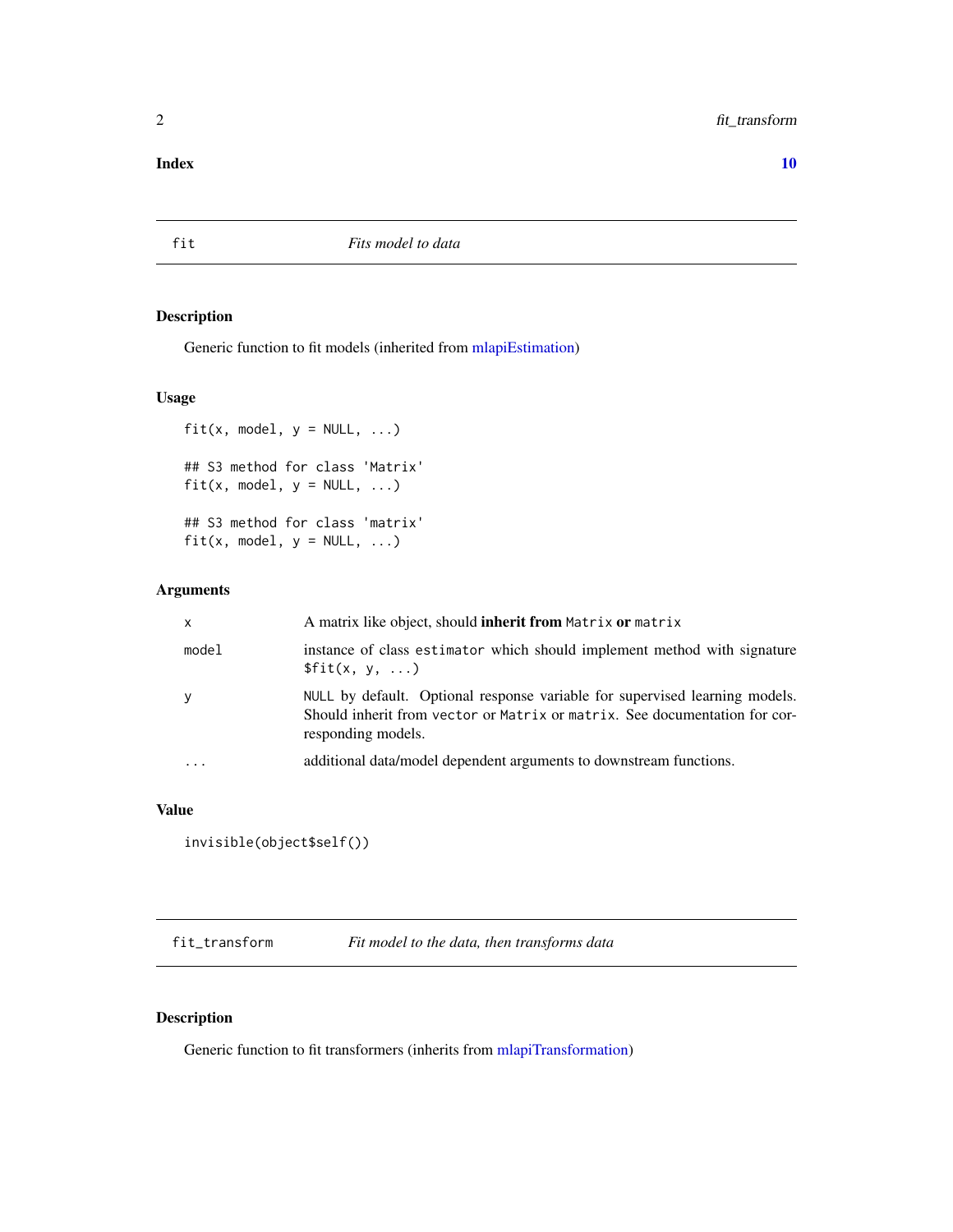#### <span id="page-2-0"></span>mlapiDecomposition 3

#### Usage

```
fit_{transform}(x, model, y = NULL, ...)## S3 method for class 'Matrix'
fit\_transform(x, model, y = NULL, ...)## S3 method for class 'matrix'
fit_{transform}(x, model, y = NULL, ...)
```
#### Arguments

| $\mathsf{x}$            | A matrix like object, should <b>inherit from</b> Matrix <b>or</b> matrix                                                                                                 |
|-------------------------|--------------------------------------------------------------------------------------------------------------------------------------------------------------------------|
| model                   | instance of class estimator which should implement method with signature<br>$$fit(x, \ldots)$                                                                            |
| y                       | NULL by default. Optional response variable for supervised models. Should<br><b>inherit from</b> vector Matrix or matrix. See documentation for corresponding<br>models. |
| $\cdot$ $\cdot$ $\cdot$ | additional data/model dependent arguments to downstream functions.                                                                                                       |

#### Value

Transformed version of the x

<span id="page-2-1"></span>mlapiDecomposition *Base abstract class for all decompositions*

#### Description

Base class for all decompositions which are methods which can decompose matrix into 2 lowdimensional matrices  $x = f(A, B)$ . (Think of this Latent Dirichlet Allocation, Non-negative Matrix Factorization, etc). It iherits from [mlapiTransformation](#page-6-1) and additionally requires to implement components member.

Base class for all decompositions which are methods which can decompose matrix into 2 lowdimensional matrices  $x = f(A, B)$  incrementally. It iherits from [mlapiDecomposition](#page-2-1) and additionally requires to implement partial\_fit method which can learn components incrementally.

#### Usage

mlapiDecomposition

mlapiDecompositionOnline

#### Format

R6Class object.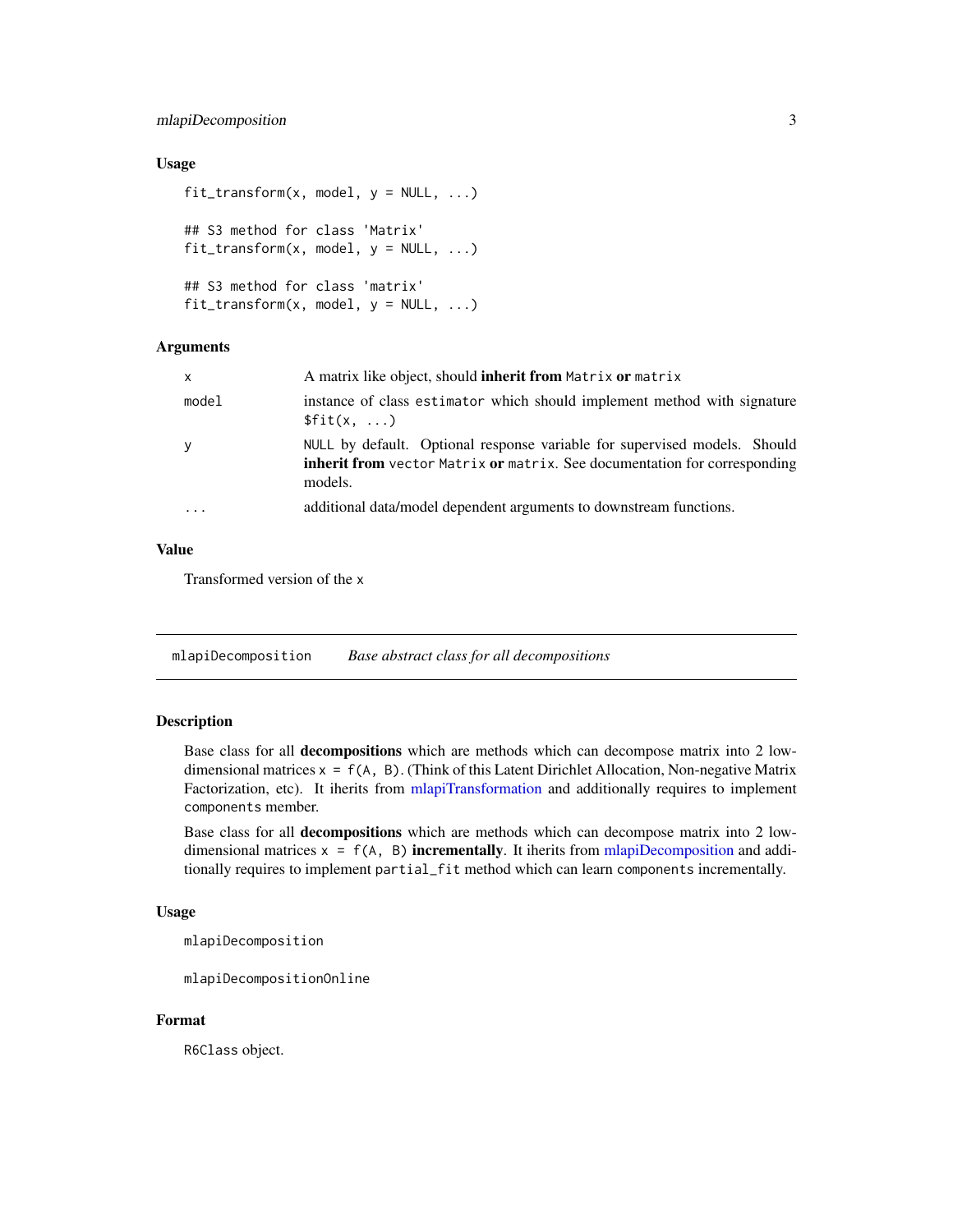#### Fields

- components features embeddings. So if matrix is decomposed in a form  $x = f(A, B)$  where  $X =$  $n\$ \*m,  $A = n\$ \*k,  $B = k\$ \*m them  $B =$  components
- components features embeddings. So if matrix is decomposed in a form  $x = f(A, B)$  where  $X = f(B)$  $n\$ \*m,  $A = n\$ \*k,  $B = k\$ \*m them  $B =$  components

#### Methods

 $$fit_transform(x, y = NULL, ...)$ 

\$transform(x, ...) Performs transformation of the new data (after model was trained)

```
$fit_transform(x, y = NULL, ...)
```

```
$partial_fit(x, y = NULL, ...)
```
\$transform(x, ...) Performs transformation of the new data (after model was trained)

#### Arguments

- x A matrix like object, should inherit from Matrix or matrix. Allowed classes should be defined in child classes.
- y NULL. Optional taget variable. Usually this should be NULL. There few cases when it could be used.
- ... additional parameters with default values
- x A matrix like object, should inherit from Matrix or matrix. Allowed classes should be defined in child classes.
- y NULL. Optional taget variable. Usually this should be NULL. There few cases when it could be used.
- ... additional parameters with default values

#### Examples

```
TruncatedSVD = R6::R6Class(
 classname = "TruncatedSVD",
 inherit = mlapi::mlapiDecomposition,
 public = list(
   initialize = function(rank = 10) {
     private$rank = rank
     super$set_internal_matrix_formats(dense = "matrix", sparse = NULL)
   },
   fit\_transform = function(x, ...)x = super\private$n_features = ncol(x)svd_fit = svd(x, nu = private$rank, nv = private$rank, ...)sing_values = svd_fit$d[seq_len(private$rank)]
     result = svd_fit$u %*% diag(x = sqrt(sing_value s))private$components_ = t(svd_fit$v %*% diag(x = sqrt(sing_values)))
     rm(svd_fit)
     rownames(result) = rownames(x)
```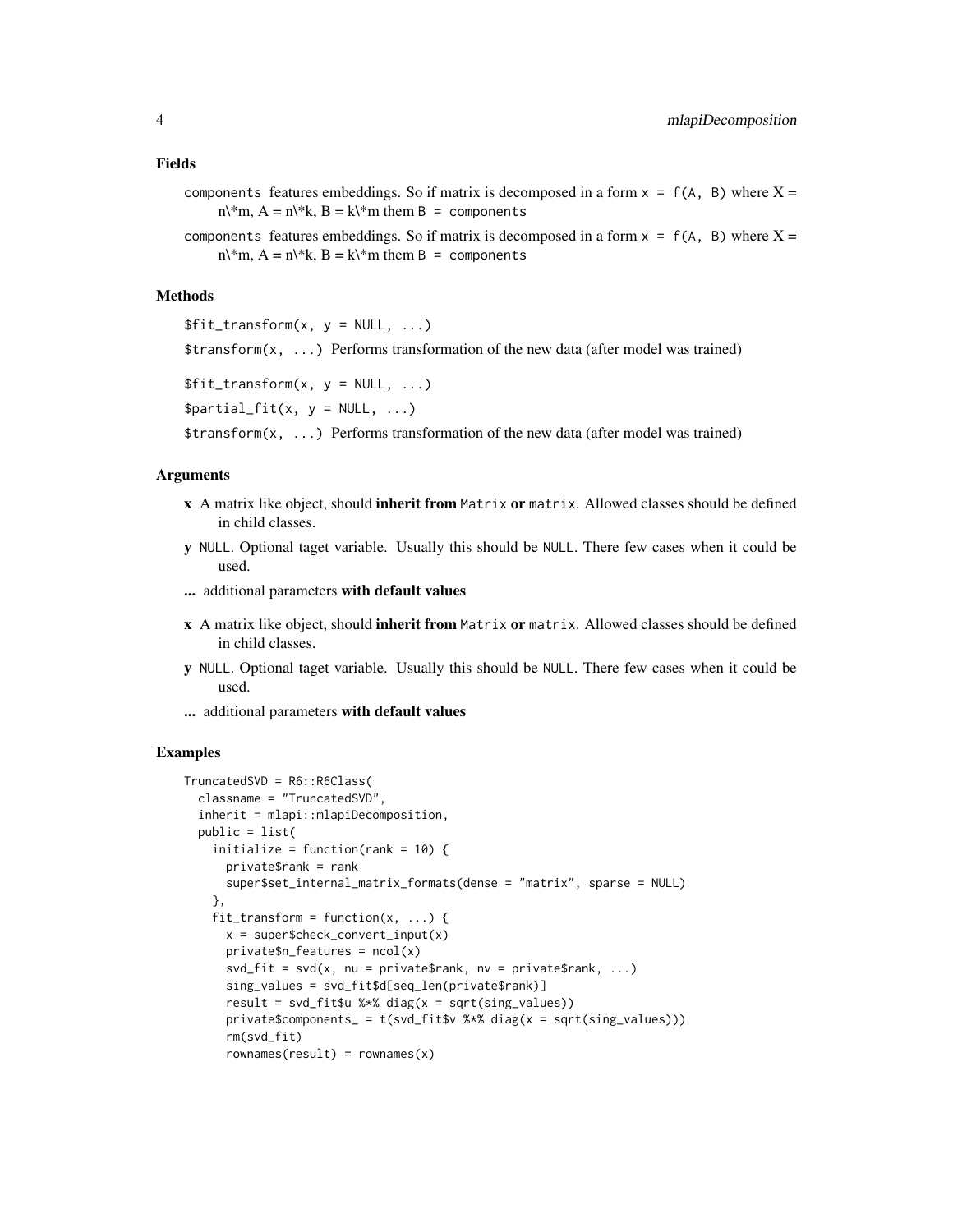```
colnames(private$components_) = colnames(x)
      private$fitted = TRUE
      invisible(result)
    },
    transform = function(x, \ldots) {
      if (private$fitted) {
        stopifnot(ncol(x) == ncol(private$components_))lhs = tcrossprod(private$components_)
        rhs = as.matrix(tcrossprod(private$components_, x))
        t(solve(lhs, rhs))
      }
      else
        stop("Fit the model first woth model$fit_transform()!")
    }
  ),
  private = list(
    rank = NULL,
    n_features = NULL,
    fitted = NULL
  )
)
set.seed(1)
model = TruncatedSVD$new(2)
x = matrix(sample(100 * 10, replace = TRUE), ncol = 10)x_trunc = model$fit_transform(x)
dim(x_trunc)
x_ttrunc<sub>-2</sub> = model$transform(x)
sum(x_trunc_2 - x_trunc)
#' check pipe-compatible S3 interface
x_trunc<sub>-2-s3</sub> = transform(x, model)
identical(x_trunc_2, x_trunc_2_s3)
```
<span id="page-4-1"></span>mlapiEstimation *Base abstract class for all classification/regression models*

#### Description

Base class for all estimators. Defines minimal set of members and methods(with signatires) which have to be implemented in child classes.

#### Usage

mlapiEstimation

#### Format

R6Class object.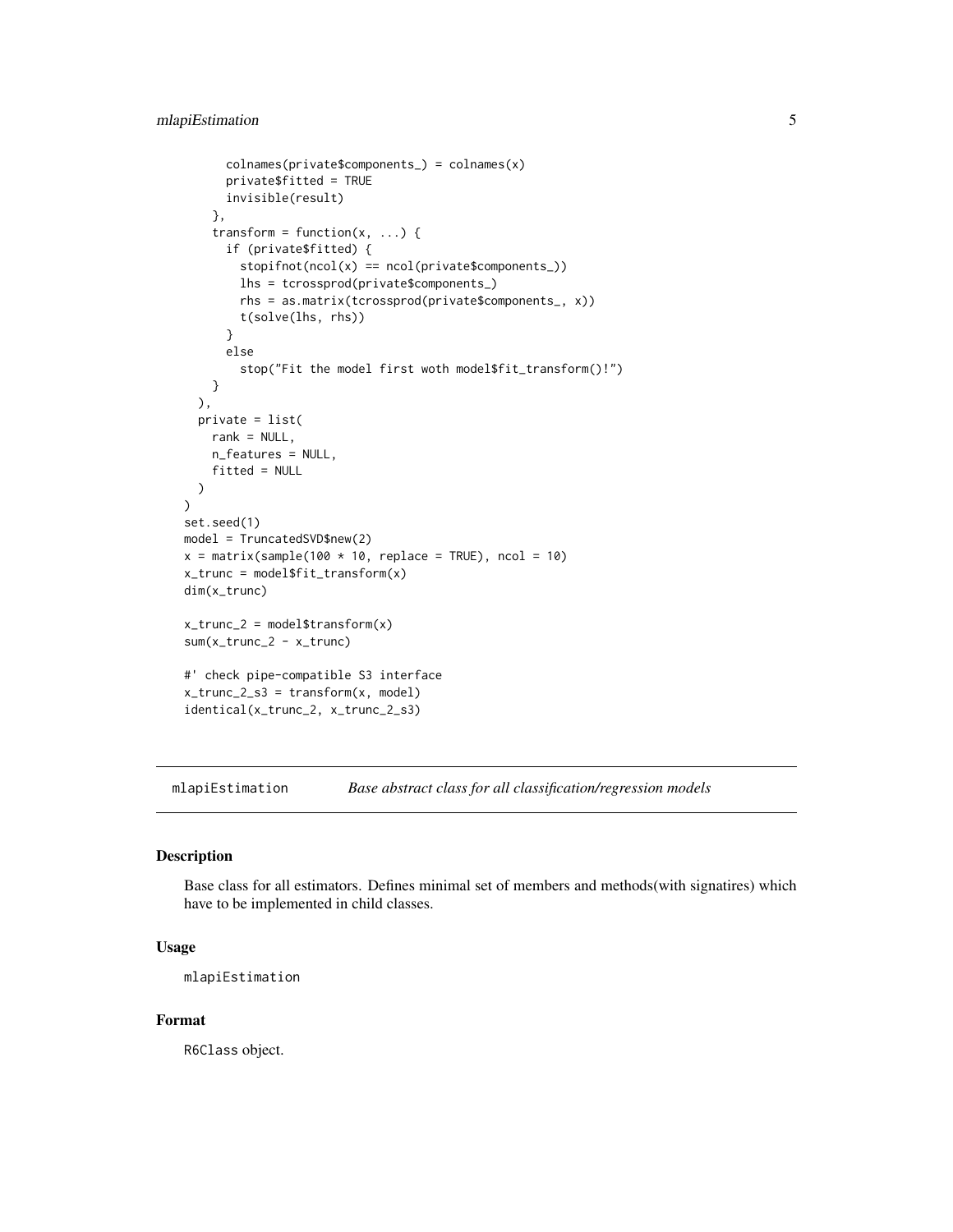#### Methods

 $$fit(x, y, \ldots)$ 

 $$predict(x, ...)$  Makes predictions on new data (after model was trained)

#### Arguments

- x A matrix like object, should inherit from Matrix or matrix. Allowed classes should be defined in child classes.
- y target usually vector, but also can be a matrix like object. Allowed classes should be defined in child classes.

... additional parameters with default values

#### Examples

```
SimpleLinearModel = R6::R6Class(
classname = "mlapiSimpleLinearModel",
inherit = mlapi::mlapiEstimation,
public = list(
 initialize = function(tol = 1e-7) {
   private$tol = tol
   super$set_internal_matrix_formats(dense = "matrix", sparse = NULL)
 },
 fit = function(x, y, ...) {
   x = super\stopifnot(is.vector(y))
   stopifnot(is.numeric(y))
  stopifnot(nrow(x) == length(y))private$n_features = ncol(x)private$coefficients = .lm.fit(x, y, tol = private$tol)[["coefficients"]]
 },
predict = function(x) {
  stopifnot(ncol(x) == private\$n_features)x %*% matrix(private$coefficients, ncol = 1)
}
),
private = list(
 tol = NULL,coefficients = NULL,
 n_features = NULL
))
set.seed(1)
model = SimpleLinearModel$new()
x = matrix(sample(100 * 10, replace = TRUE), ncol = 10)y = sample(c(0, 1), 100, replace = TRUE)model$fit(as.data.frame(x), y)
res1 = model$predict(x)# check pipe-compatible S3 interface
res2 = predict(x, model)identical(res1, res2)
```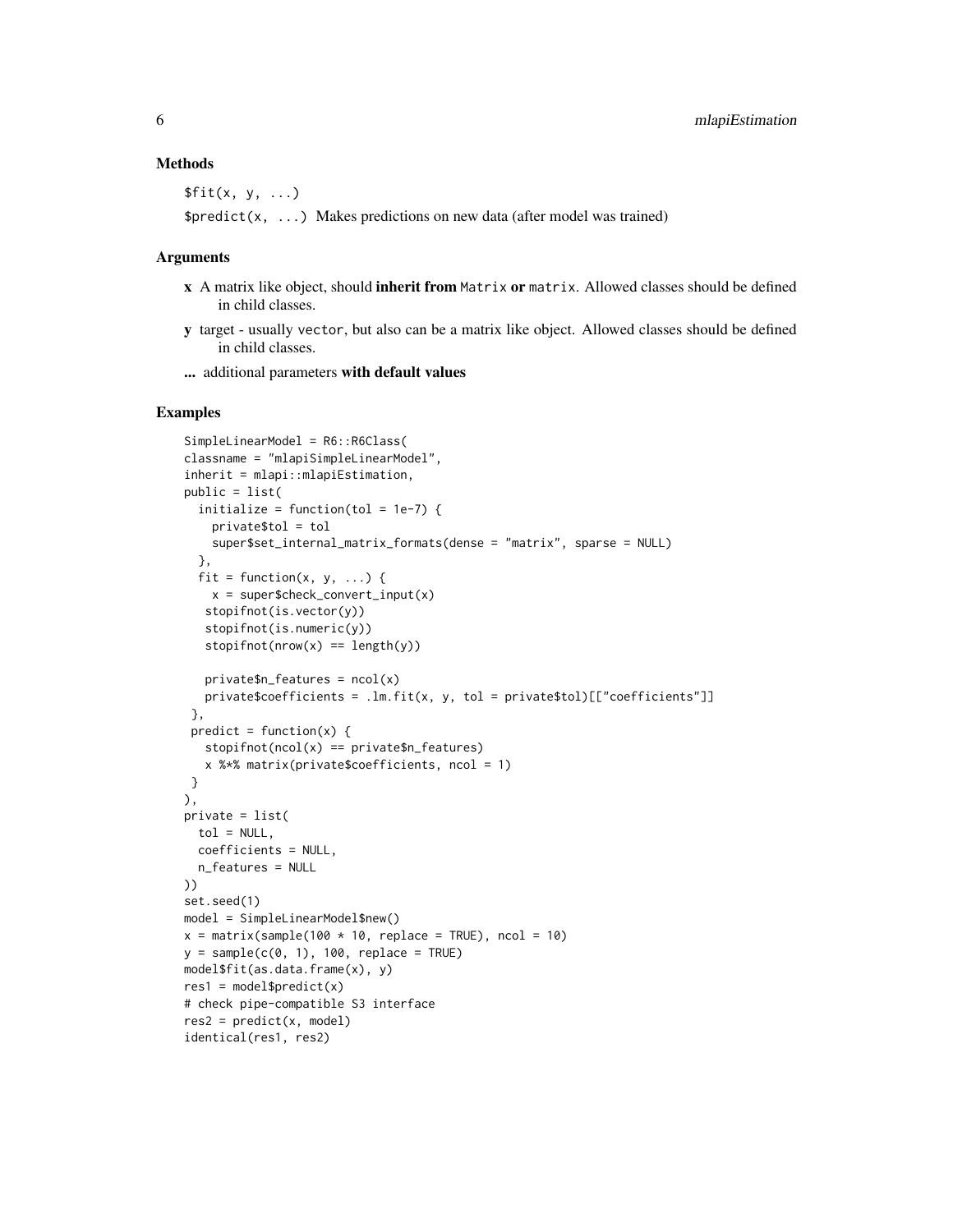<span id="page-6-0"></span>mlapiEstimationOnline *Base abstract class for all classification/regression models which can be trained incremendally (online)*

#### Description

Base class for all online estimators. This class inherits from [mlapiEstimation](#page-4-1) and additionally requires to implement  $\partial_i f_i(t(x, y, \ldots))$  method. Idea is that user can pass x, y in chunks and model will be updated/refined incrementally.

#### Usage

mlapiEstimationOnline

#### Format

R6Class object.

#### Methods

 $$fit(x, y, ...)$ \$partial\_fit(x, y, ...)

 $$predict(x, ...)$  Makes predictions on new data (after model was trained)

#### Arguments

- x A matrix like object, should inherit from Matrix or matrix. Allowed classes should be defined in child classes.
- y target usually vector, but also can be a matrix like object. Allowed classes should be defined in child classes.
- ... additional parameters with default values

<span id="page-6-1"></span>mlapiTransformation *Base abstract class for all transformations*

#### Description

Base class for all online transformations.

#### Usage

mlapiTransformation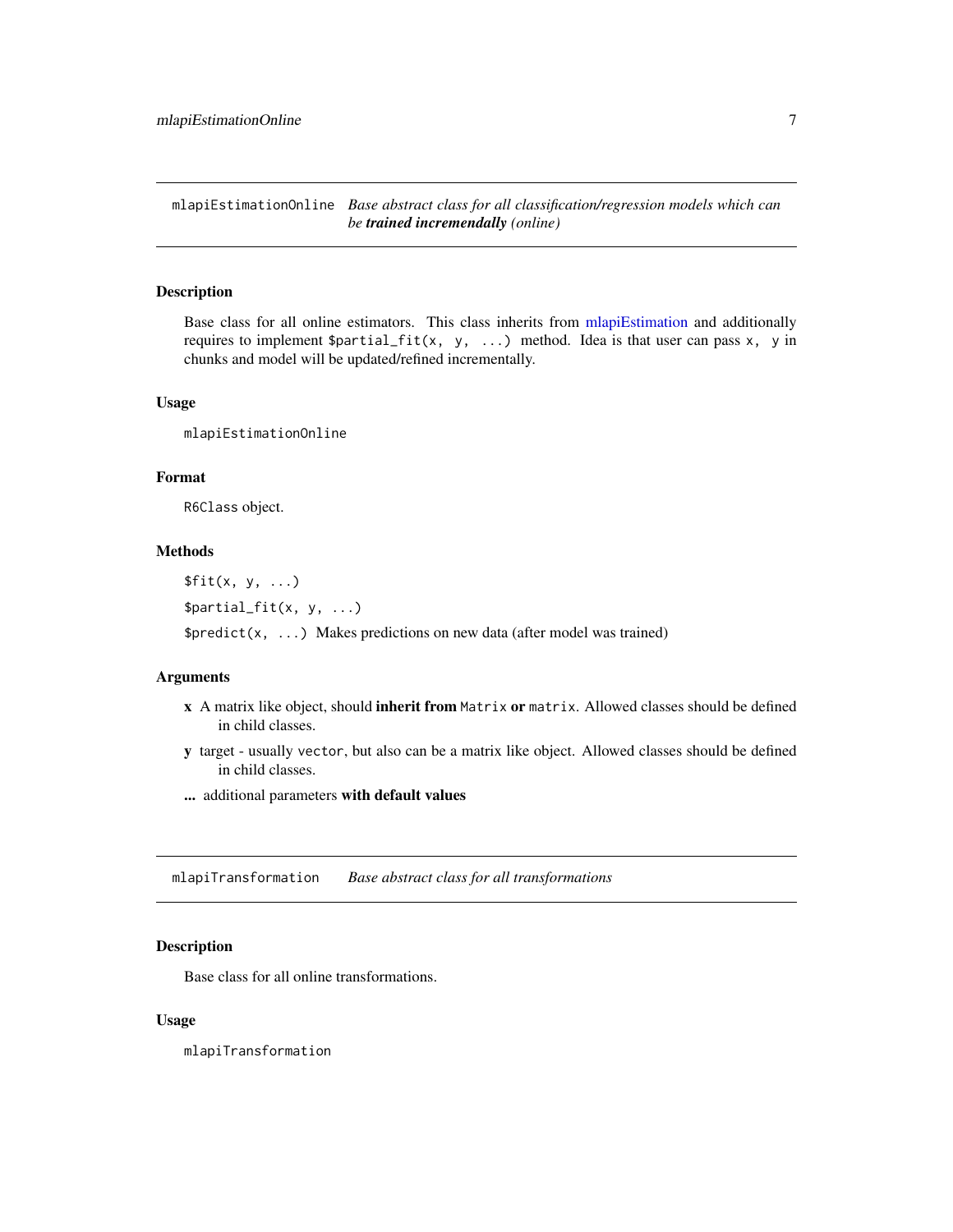#### Format

R6Class object.

#### Methods

```
$fit_transform(x, y = NULL, ...)$transform(x, ...) Performs transformation of the new data (after model was trained)
```
#### Arguments

- x A matrix like object, should inherit from Matrix or matrix. Allowed classes should be defined in child classes.
- y NULL. Optional taget variable. Usually this should be NULL. There few cases when it could be used.
- ... additional parameters with default values

mlapiTransformationOnline

*Base abstract class for all transformations which can be trained incremendally (online)*

#### Description

Base class for all online transformations. This class inherits from [mlapiTransformation](#page-6-1) and additionally requires to implement  $\partial_i f(t(x, y, \ldots))$  method. Idea is that user can pass x, y in chunks and model will be updated/refined incrementally.

#### Usage

mlapiTransformationOnline

#### Format

R6Class object.

#### Methods

```
$fit_transform(x, y = NULL, ...)
```
\$transform(x, ...) Performs transformation of the new data (after model was trained)

#### Arguments

- x A matrix like object, should inherit from Matrix or matrix. Allowed classes should be defined in child classes.
- y NULL. Optional taget variable. Usually this should be NULL. There few cases when it could be used.
- ... additional parameters with default values

<span id="page-7-0"></span>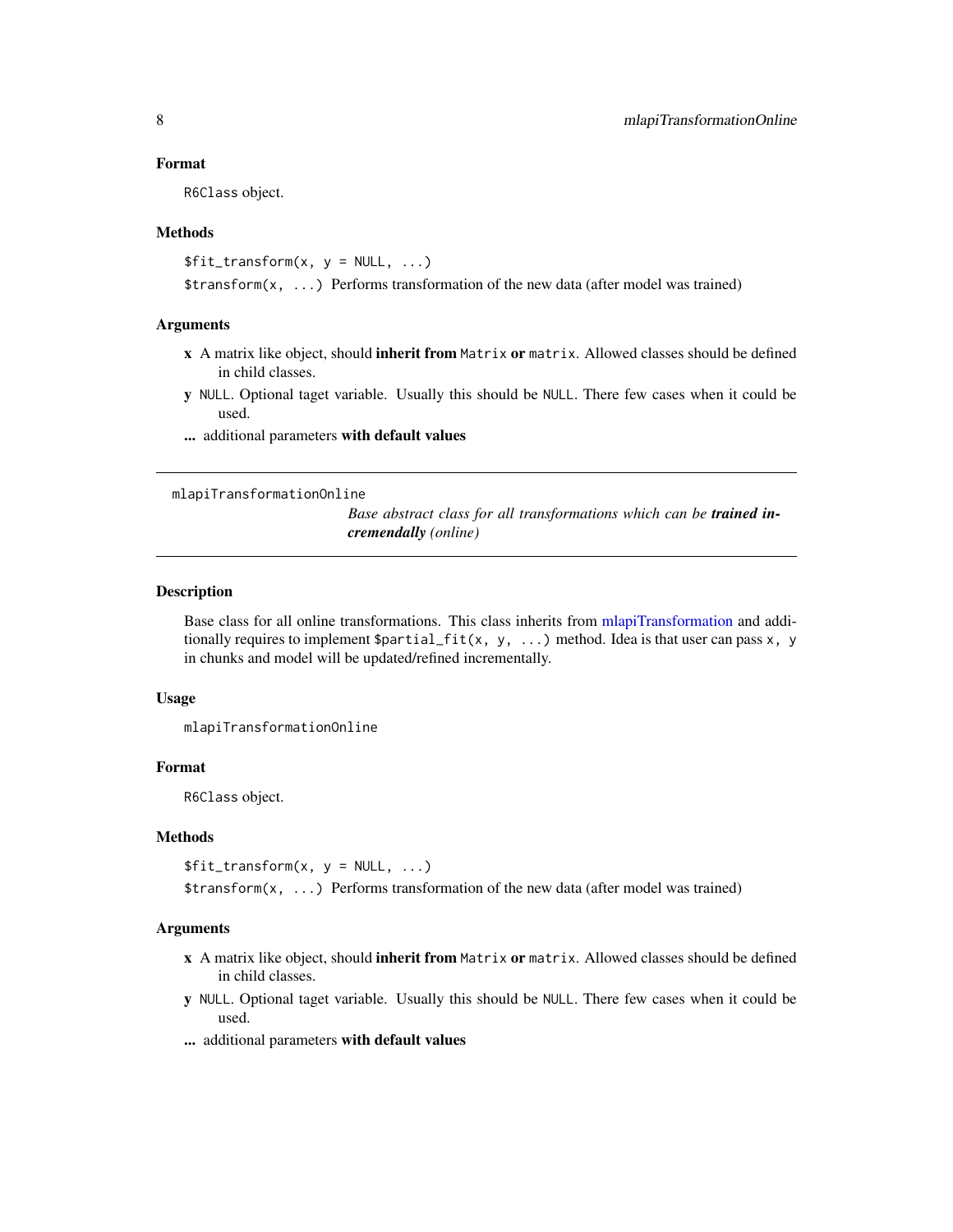<span id="page-8-0"></span>

#### Description

Makes predictions on new data using pre-trained model (inherits from [mlapiEstimation\)](#page-4-1)

#### Usage

```
## S3 method for class 'matrix'
predict(object, model, ...)
## S3 method for class 'Matrix'
predict(object, model, ...)
```
#### Arguments

| object                  | $=$ x in other methods. A matrix like object, should inherit from Matrix or                                   |
|-------------------------|---------------------------------------------------------------------------------------------------------------|
|                         | matrix                                                                                                        |
| model                   | object which <b>inherits</b> class mlapiEstimation which implements method model $\text{spredict}(x, \ldots)$ |
| $\cdot$ $\cdot$ $\cdot$ | additional data/model dependent arguments to downstream functions                                             |

| transform | Transforms new data using pre-trained model |
|-----------|---------------------------------------------|
|-----------|---------------------------------------------|

#### Description

Generic function to transform data with pre-trained model (inherits from [mlapiTransformation\)](#page-6-1)

#### Usage

```
## S3 method for class 'Matrix'
transform(`_data`, model, ...)
```

```
## S3 method for class 'matrix'
transform(`_data`, model, ...)
```
#### Arguments

| data  | $=$ x in other methods. A matrix like object, should <b>inherit from</b> Matrix or            |  |
|-------|-----------------------------------------------------------------------------------------------|--|
|       | matrix                                                                                        |  |
| model | object of class mlapiTransformation which implements method $\frac{t}{t}$ and $\frac{x}{t}$ ) |  |
| .     | additional data/model dependent arguments to downstream functions.                            |  |